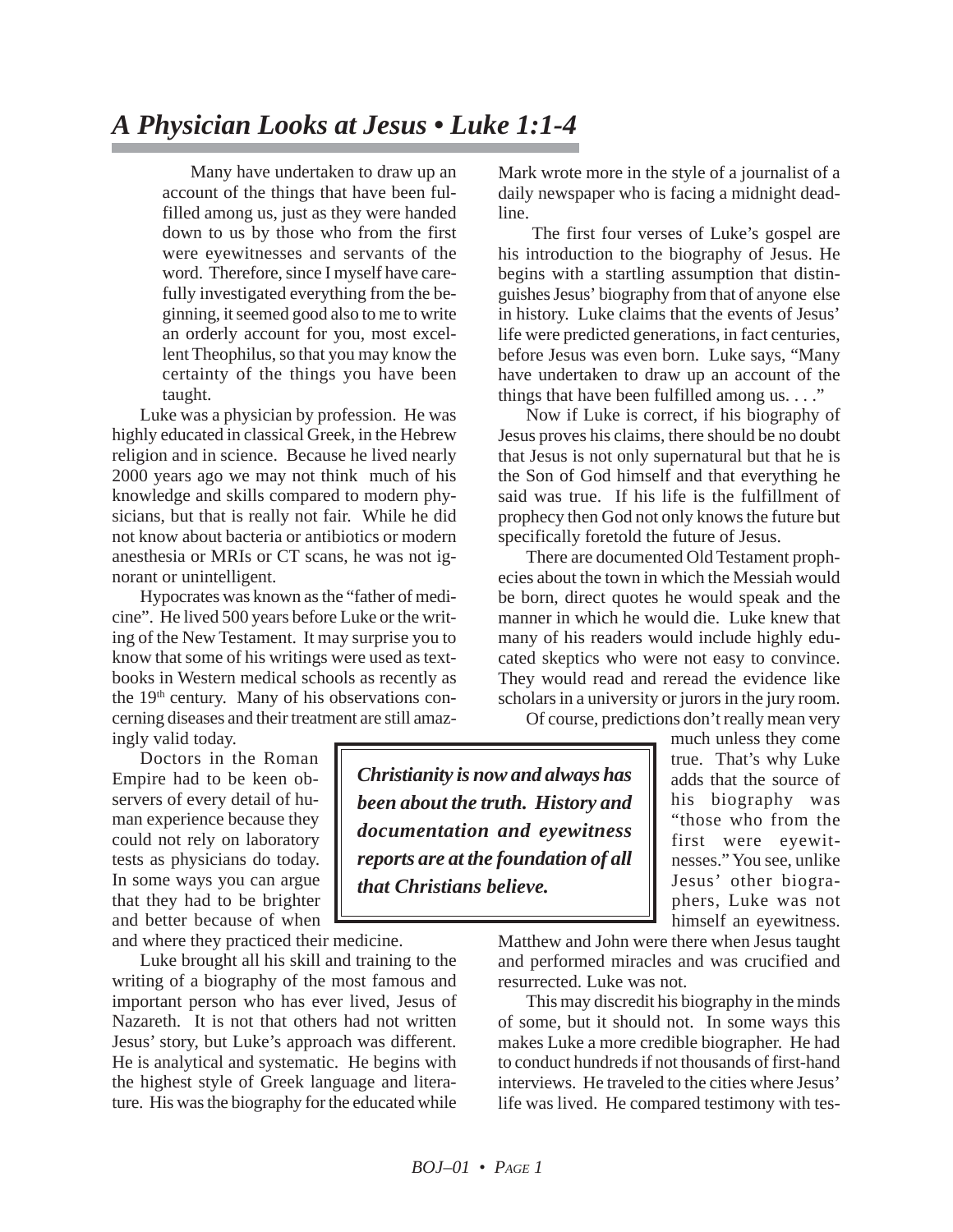timony. Luke writes more as a scholar and researcher than from his own personal experience.

These eyewitnesses were really quite amazing. There is strong consistency between each of the reports of Jesus' life, especially his death and resurrection. These were not legends or creative fiction. Indeed, many of the eyewitnesses were persecuted, imprisoned and executed for their testimony.

Imagine being asked to give public testimony to something you witnessed, only to discover that the courts didn't want to hear what you planned to say and might execute you for your testimony. Wouldn't you be tempted to forget or say, "I'm not quite sure" rather than be killed?

Did you know that all but one of Jesus' original twelve disciples died a violent death? Only John died from natural causes. These eyewitnesses knew what they had seen and heard. They had no doubt. And, it was much more than information to them. Their lives were revolutionized because they knew Jesus was God on earth. They were willing to be crucified, to be beheaded, to be beaten to death rather than change a single detail of their story. This Jesus had changed their lives and their destiny. They were different because of him to the point that they were prepared to die!

These eyewitnesses provided the material for Luke's biography of Jesus. Christianity is based on historical facts—not on made-up myths or current ideas or religious speculation. Christianity is now and always has been about the truth. History and documentation and eyewitness reports are at the foundation of all that Christians believe.

In Luke 1:3 Dr. Luke explains the process and attention he gave to the writing of this book: "Therefore, since I myself have carefully investigated everything from the beginning, it seemed good also to me to write an orderly account for you, most excellent Theophilus."

Some background information may be helpful here to understand what Luke was saying. In our English Bibles, in the first four verses of Luke 1, we have two lengthy sentences. But when Luke wrote it in Greek, he didn't have two sentences, he had one sentence that tied together all of his introductory statements.

He used a style that is very typical of the introductions to classical Greek literature. He even included a dedication for his book—to "Theophilus". We don't know who Theophilus was although his name is a combination of two Greek words meaning "lover of God".

As a writer of books, dedications are a special interest to me. Books I have written have been dedicated to my wife Charleen, to my parents and to the people of Wooddale Church. Dedications are typically written to those who are especially important in the life of the author.

It may have been that Theophilus was not a Christian. I wonder if Luke thought, "If I dedicate the book to him, not only will he be honored, but he will probably read it. And if he reads it, maybe Theophilus will come to believe in my Jesus."

But I'm especially interested in his statement that this biography is "carefully investigated" and that it is "an orderly account". In other words, Luke gave his very best to writing this story. In part, I suppose that was because of the kind of person Luke was—a careful and well-organized physician. However, I think there may be something more to why he researched and wrote the way he did. Luke thought that Jesus deserved the very best! Nothing less than excellence was to be given to anything that carried the name of Jesus Christ.

There is a powerful lesson here for us modern Christians. It is that Jesus still deserves the very best. Everything we say about him and everything we do that carries the name of Jesus Christ in our lives should be given the best of care and order. Only the best for Jesus!

Finally, Luke states the purpose for his biography of Jesus: " . . . so that you may know the certainty of the things you have been taught." This was to be something far more than a routine history book. Jesus' biography is riddled with life-and-death, heaven-and-hell issues and decisions. Jesus claimed to be God in a human body. Jesus claimed to be able to forgive human sins. Jesus taught how to have meaning and hope in life. He showed us how to deal with the toughest problems any person could ever face. Jesus said that he was the only one in the world who could guaranteed heaven when a person dies.

Anyone who believes and follows Jesus will never be the same again. But it can't be a wishywashy faith. Jesus wants us to really believe in